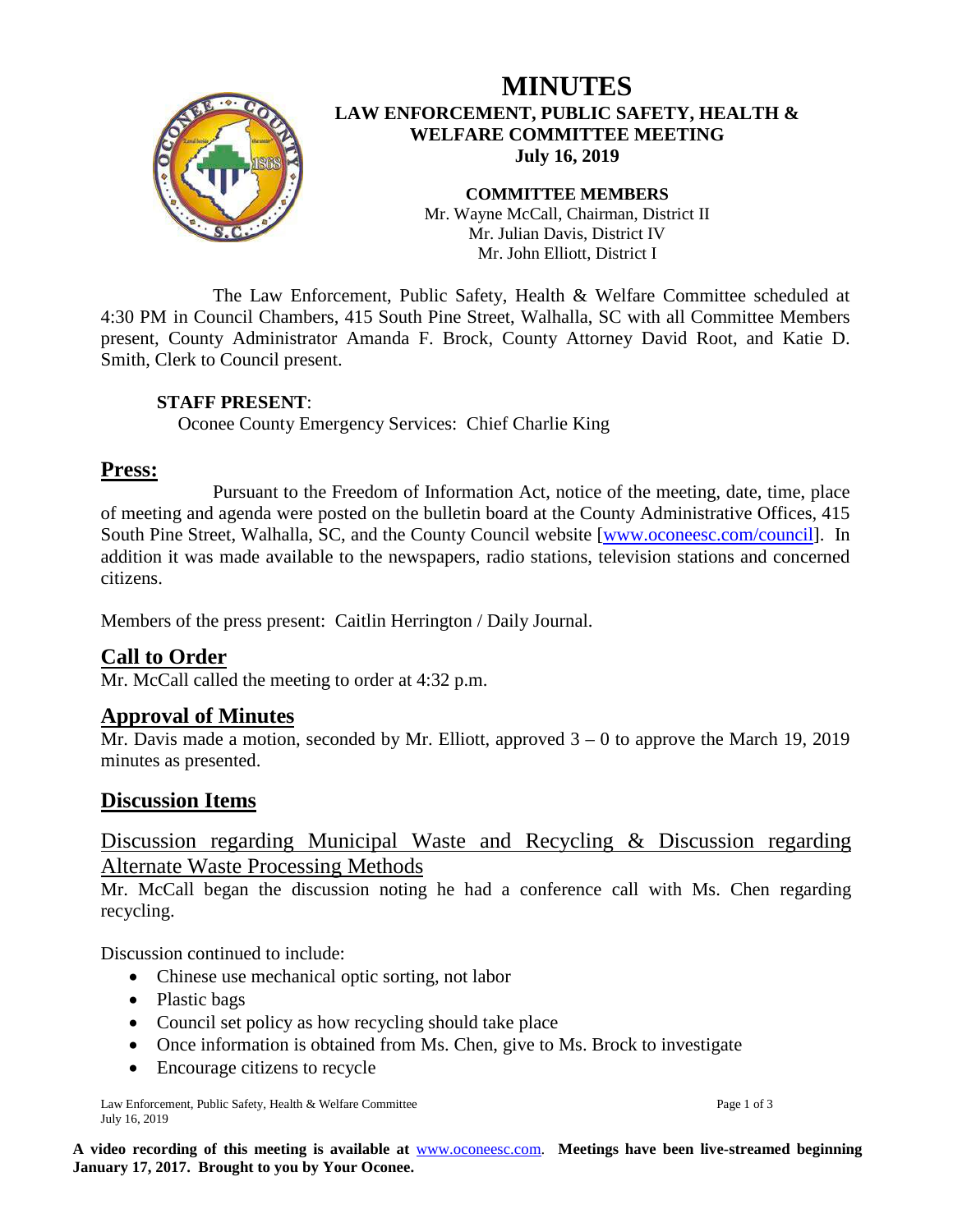• Pulverizer

The Committee took no action on this matter at this time.

Mr. McCall noted that he found several large cases of new life jackets and will be putting them at Fall Creek. He commended the City of Walhalla and YMCA for teaching swimming lessons. He also noted they have grant money for citizens that may not be able to afford the lessons.

Mr. Elliott thanked Mr. McCall for his generosity.

Mr. Davis echoed comments from Mr. McCall and Mr. Elliott and also thanked the Sheriff's Department and the Rescue teams.

Ms. Brock noted she spoke with the former Emergency Management Director, Mr. Henry Gordon, and noted he was impressed with the hanging of the life jackets at Fall Creek.

Chief King noted he wanted to give a brief update regarding the summer events before discussing the emergency services capital replacement plan. He noted it was a busy summer for 2019 for public safety across the County. Discussion continued to include the incidents at Fall Creek, the work of Mr. McCall and life jackets that were put up at Fall Creek, and thanks to Council, Ms. Brock, and staff that are continuing to put pressure on stakeholders that are involved at Fall Creek. There are also continued discussions with the Sheriff's Department regarding joint operations of the two dive teams and water recovery efforts. In addition, he addressed the drownings at Fall Creek, boat fires, and fire fatalities. Discussion continued.

Chief King thanked the Committee and Council for their continued support.

#### Discussion regarding Emergency Services Capital Replacement Plan

Chief King addressed the Emergency Services Capital Replacement Plan and noted the following:

- Number of vehicles that exist in our organization and across our County are providing a real service
- 34 fire trucks spread among the fire stations
- 15 tankers
- 3 aerial devices
- 8 service trucks
- 19 dedicated Medical Response vehicles
- 6 special team vehicles
- Various staff and support vehicles
- 6 boats; two are fire boats and four are for dive and rescue teams
- Replacement plan [copy filed with backup materials] includes all vehicles with the exception of boats and support apparatus
- Replacement Cycle

Law Enforcement, Public Safety, Health & Welfare Committee Page 2 of 3 July 16, 2019